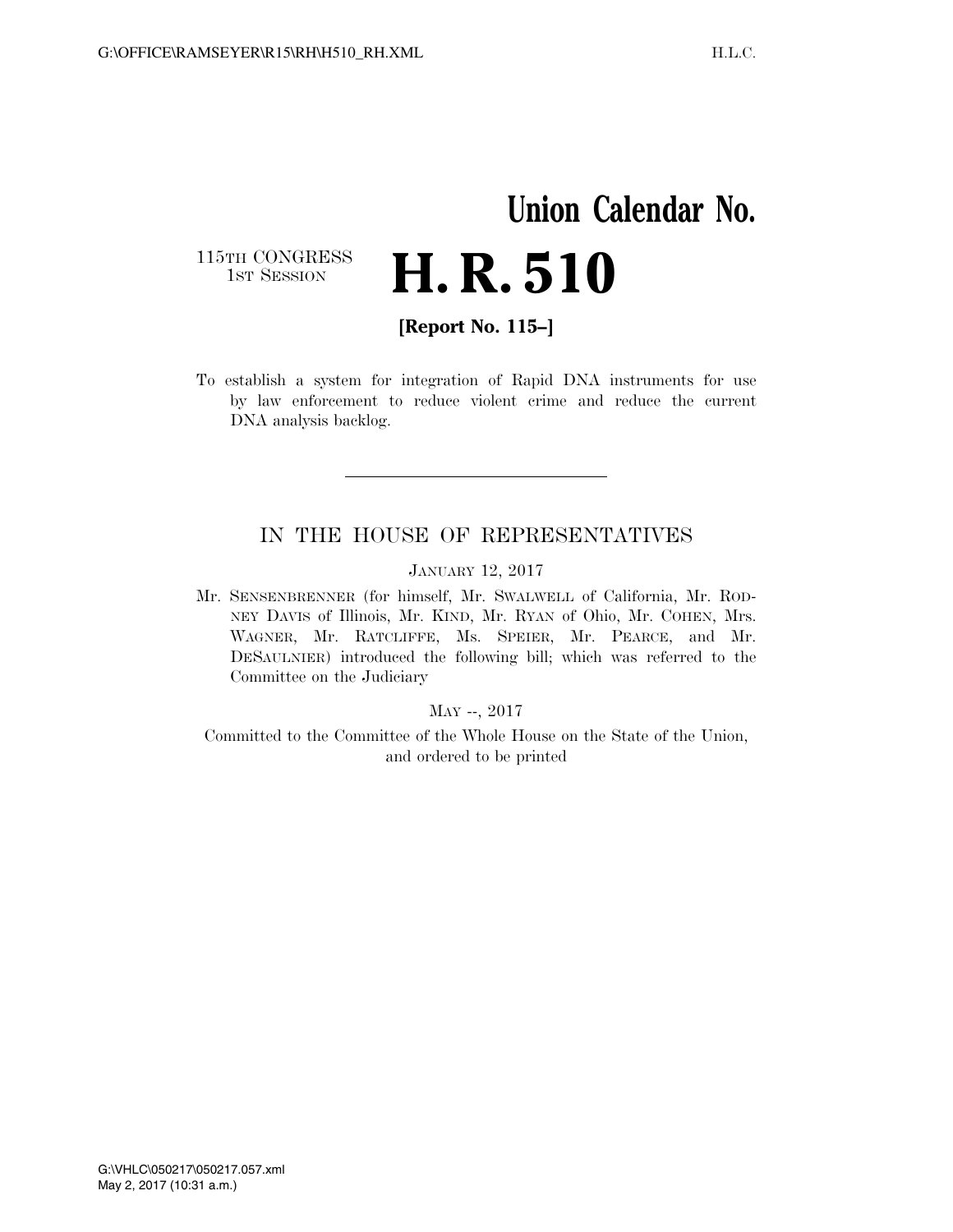## **A BILL**

To establish a system for integration of Rapid DNA instruments for use by law enforcement to reduce violent crime and reduce the current DNA analysis backlog.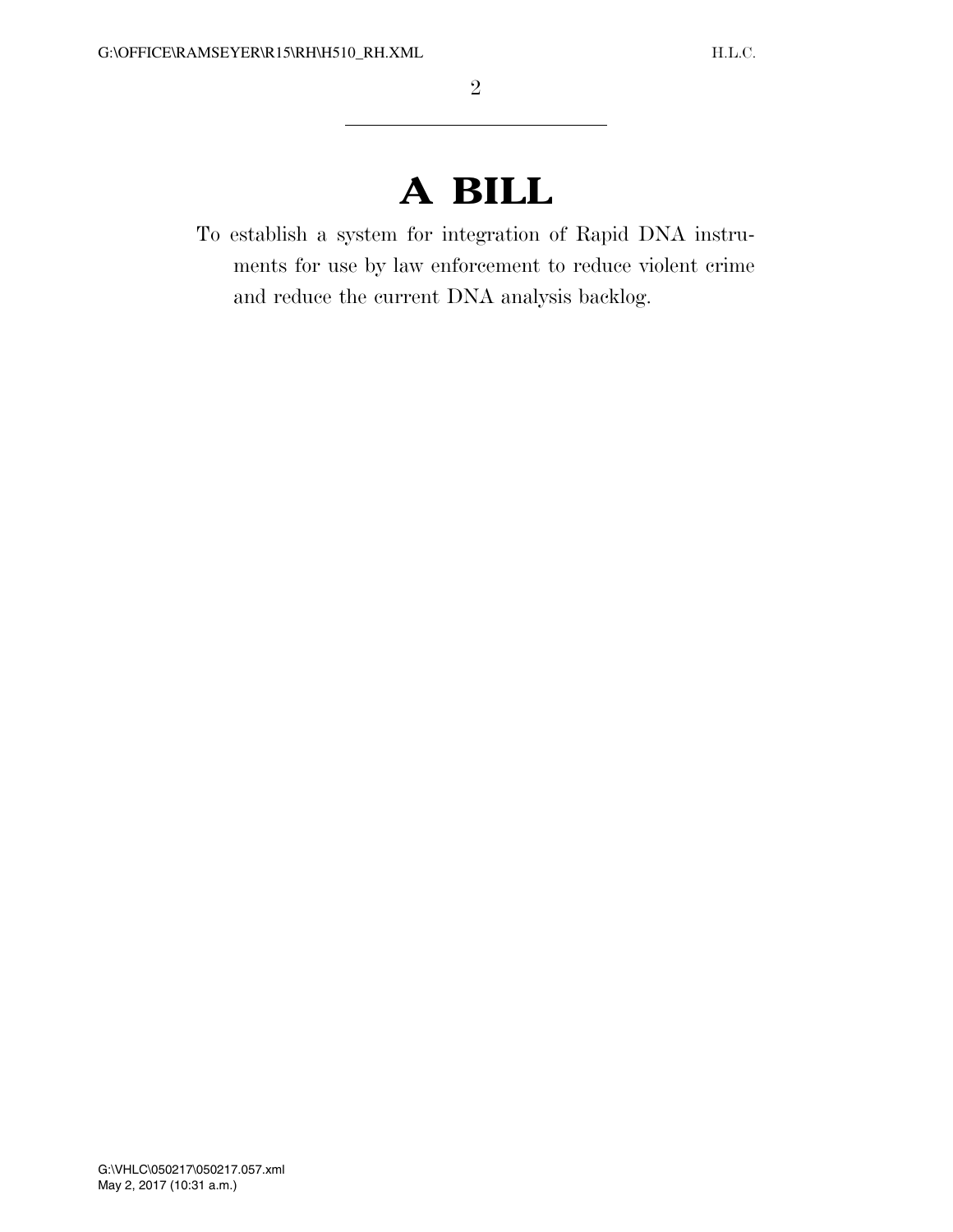*Be it enacted by the Senate and House of Representa- tives of the United States of America in Congress assembled,*  **SECTION 1. SHORT TITLE.**  This Act may be cited as the ''Rapid DNA Act of 2017''. **SEC. 2. RAPID DNA INSTRUMENTS.**  (a) STANDARDS.—Section 210303(a) of the DNA Identification Act of 1994 (42 U.S.C. 14131(a)) is amend- ed by adding at the end the following:  $\frac{10}{5}(A)$  In addition to issuing standards as pro- vided in paragraphs (1) through (4), the Director of the Federal Bureau of Investigation shall issue standards and procedures for the use of Rapid DNA instruments and resulting DNA analyses. ''(B) In this Act, the term 'Rapid DNA instru- ments' means instrumentation that carries out a fully automated process to derive a DNA analysis from a DNA sample.''. (b) INDEX.—Paragraph (2) of section 210304(b) of the DNA Identification Act of 1994 (42 U.S.C. 21 14132(b)(2)) is amended to read as follows:

- 22  $\qquad$   $\qquad$   $\qquad$   $\qquad$   $\qquad$   $\qquad$   $\qquad$   $\qquad$   $\qquad$   $\qquad$   $\qquad$   $\qquad$   $\qquad$   $\qquad$   $\qquad$   $\qquad$   $\qquad$   $\qquad$   $\qquad$   $\qquad$   $\qquad$   $\qquad$   $\qquad$   $\qquad$   $\qquad$   $\qquad$   $\qquad$   $\qquad$   $\qquad$   $\qquad$   $\qquad$   $\qquad$   $\qquad$   $\qquad$   $\qquad$   $\qquad$   $\$
- 23 ''(A) laboratories that
- 24  $\frac{1}{1}$  have been accredited by a non-profit professional association of persons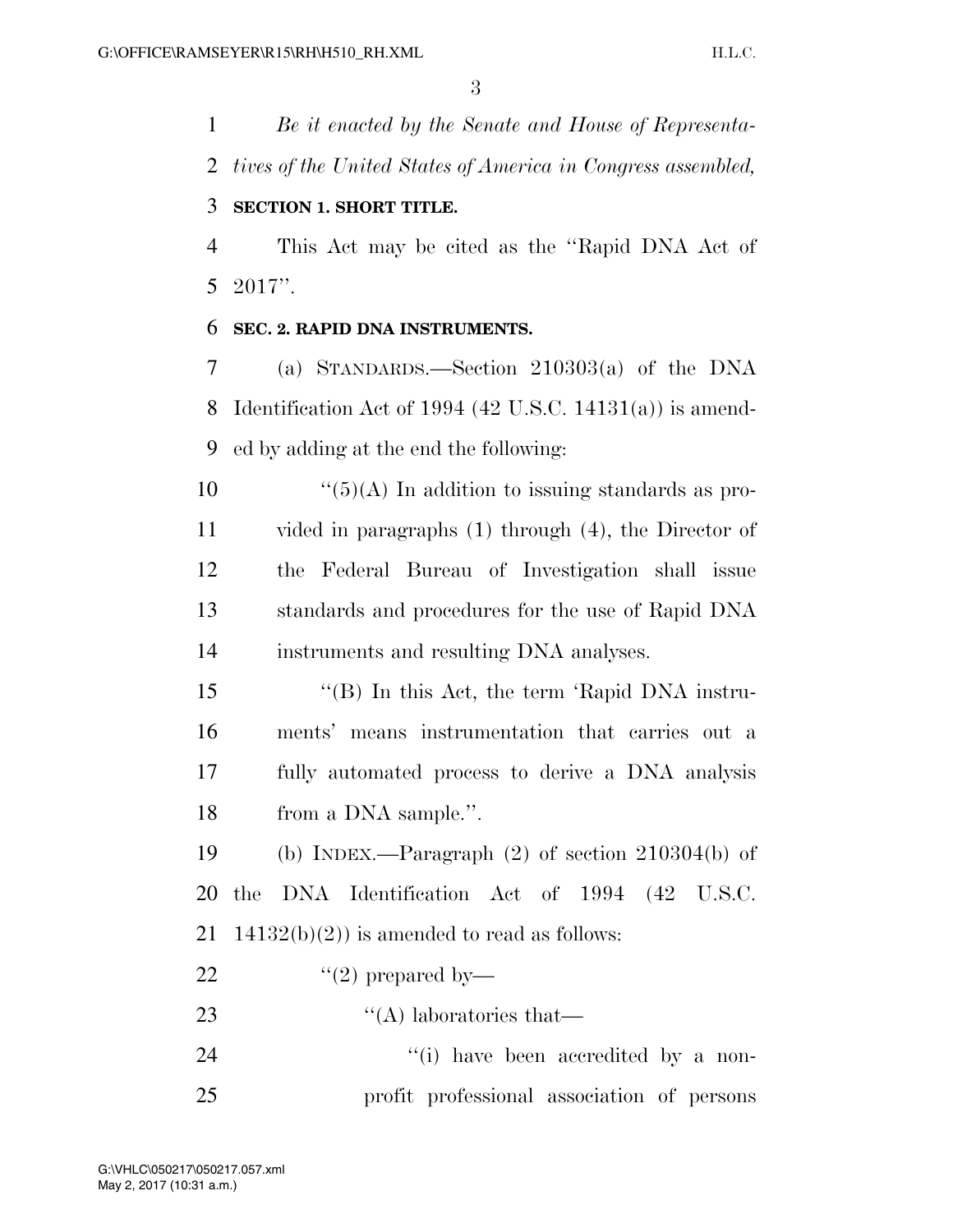| $\mathbf{1}$   | actively involved in forensic science that is         |
|----------------|-------------------------------------------------------|
| $\overline{2}$ | nationally recognized within the forensic             |
| 3              | science community; and                                |
| $\overline{4}$ | "(ii) undergo external audits, not less               |
| 5              | than once every 2 years, that demonstrate             |
| 6              | compliance with standards established by              |
| 7              | the Director of the Federal Bureau of In-             |
| 8              | vestigation; or                                       |
| 9              | "(B) criminal justice agencies using Rapid            |
| 10             | DNA instruments approved by the Director of           |
| 11             | the Federal Bureau of Investigation in compli-        |
| 12             | ance with the standards and procedures issued         |
| 13             | by the Director under section $210303(a)(5)$ ;        |
| 14             | and".                                                 |
| 15             | SEC. 3. CONFORMING AMENDMENTS RELATING TO COL-        |
| 16             | LECTION OF DNA IDENTIFICATION INFORMA-                |
| 17             |                                                       |
|                | TION.                                                 |
| 18             | (a) FROM CERTAIN FEDERAL OFFENDERS.—Section           |
| 19             | 3 of the DNA Analysis Backlog Elimination Act of 2000 |
| 20             | $(42 \text{ U.S.C. } 14135a)$ is amended—             |
| 21             | $(1)$ in subsection (b), by adding at the end the     |
| 22             | following: "The Director of the Federal Bureau of     |
| 23             | Investigation may waive the requirements under this   |